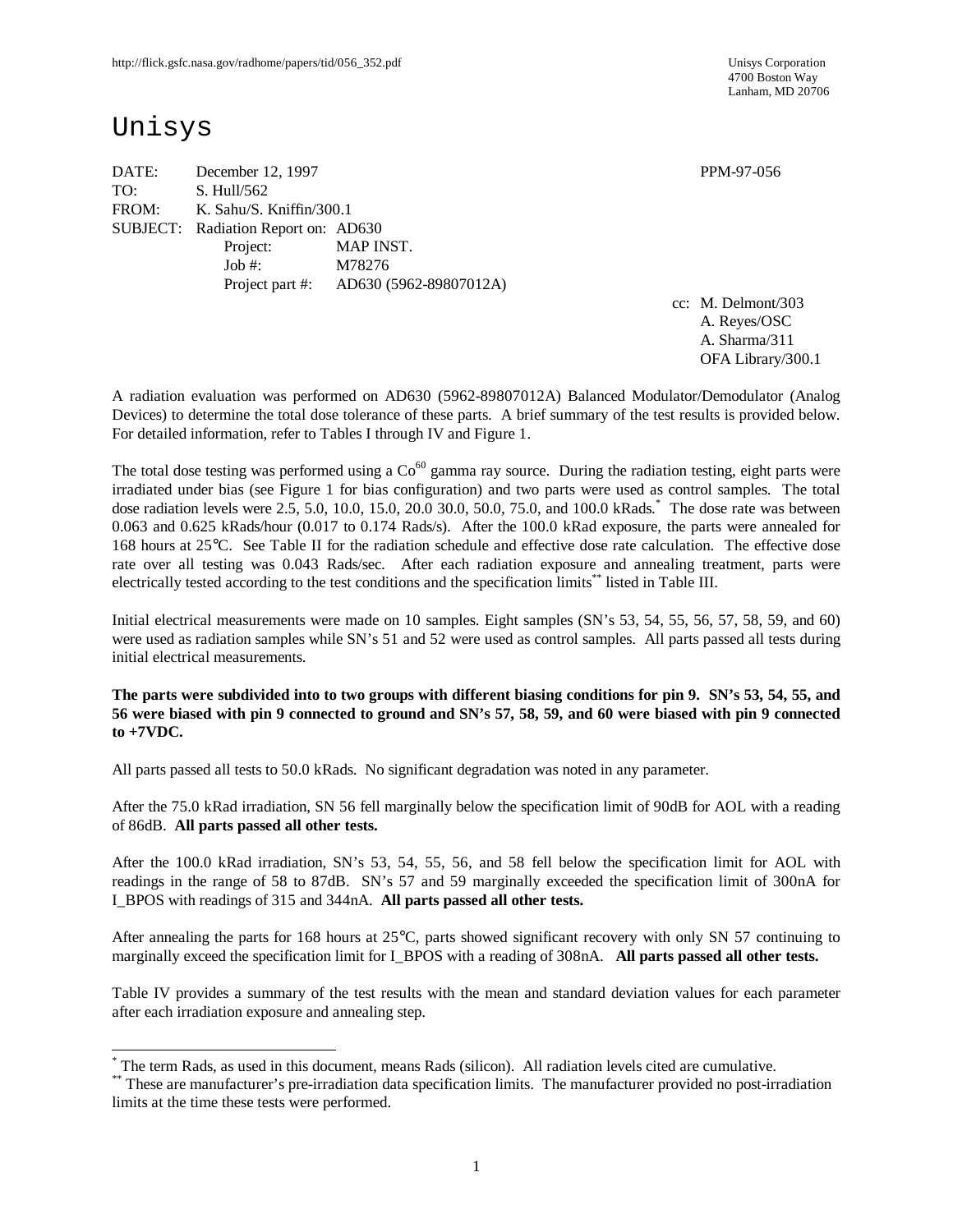Any further details about this evaluation can be obtained upon request. If you have any questions, please call me at (301) 731-8954.

#### \_\_\_\_\_\_\_\_\_\_\_\_\_\_\_\_\_\_\_\_\_\_\_\_\_\_\_\_\_\_\_\_\_\_\_\_\_\_\_\_\_\_\_\_\_\_\_\_\_\_\_\_\_\_\_\_\_\_\_\_\_\_\_\_\_\_\_\_\_\_\_\_\_\_\_\_\_\_\_\_\_\_\_\_\_\_\_\_\_\_\_\_ ADVISORY ON THE USE OF THIS DOCUMENT

The information contained in this document has been developed solely for the purpose of providing general guidance to employees of the Goddard Space Flight Center (GSFC). This document may be distributed outside GSFC only as a courtesy to other government agencies and contractors. Any distribution of this document, or application or use of the information contained herein, is expressly conditional upon, and is subject to, the following understandings and limitations:

(a) The information was developed for general guidance only and is subject to change at any time;

(b) The information was developed under unique GSFC laboratory conditions which may differ substantially from outside conditions;

(c) GSFC does not warrant the accuracy of the information when applied or used under other than unique GSFC laboratory conditions;

(d) The information should not be construed as a representation of product performance by either GSFC or the manufacturer;

(e) Neither the United States government nor any person acting on behalf of the United States government assumes any liability resulting from the application or use of the information.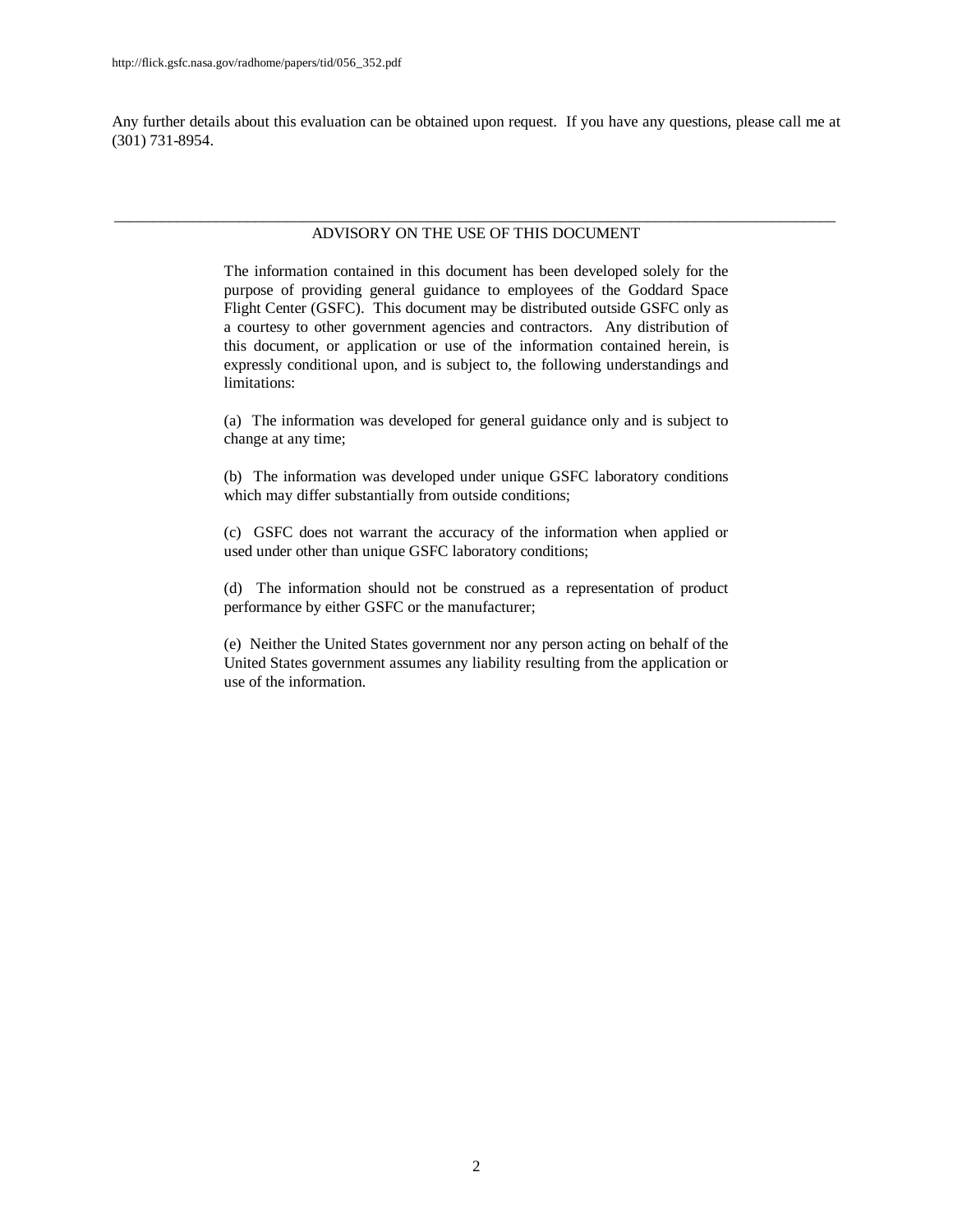

Figure 1. Radiation Bias Circuit for AD630

Notes:

- 1. Resistors are  $10k\Omega \pm 5\% 4W$ .
- 2. Pin 9: SN's 53, 54, 55, and 56 were biased with pin 9 connected to ground and SN's 57, 58, 59, and 60 were biased with pin 9 connected to +7VDC.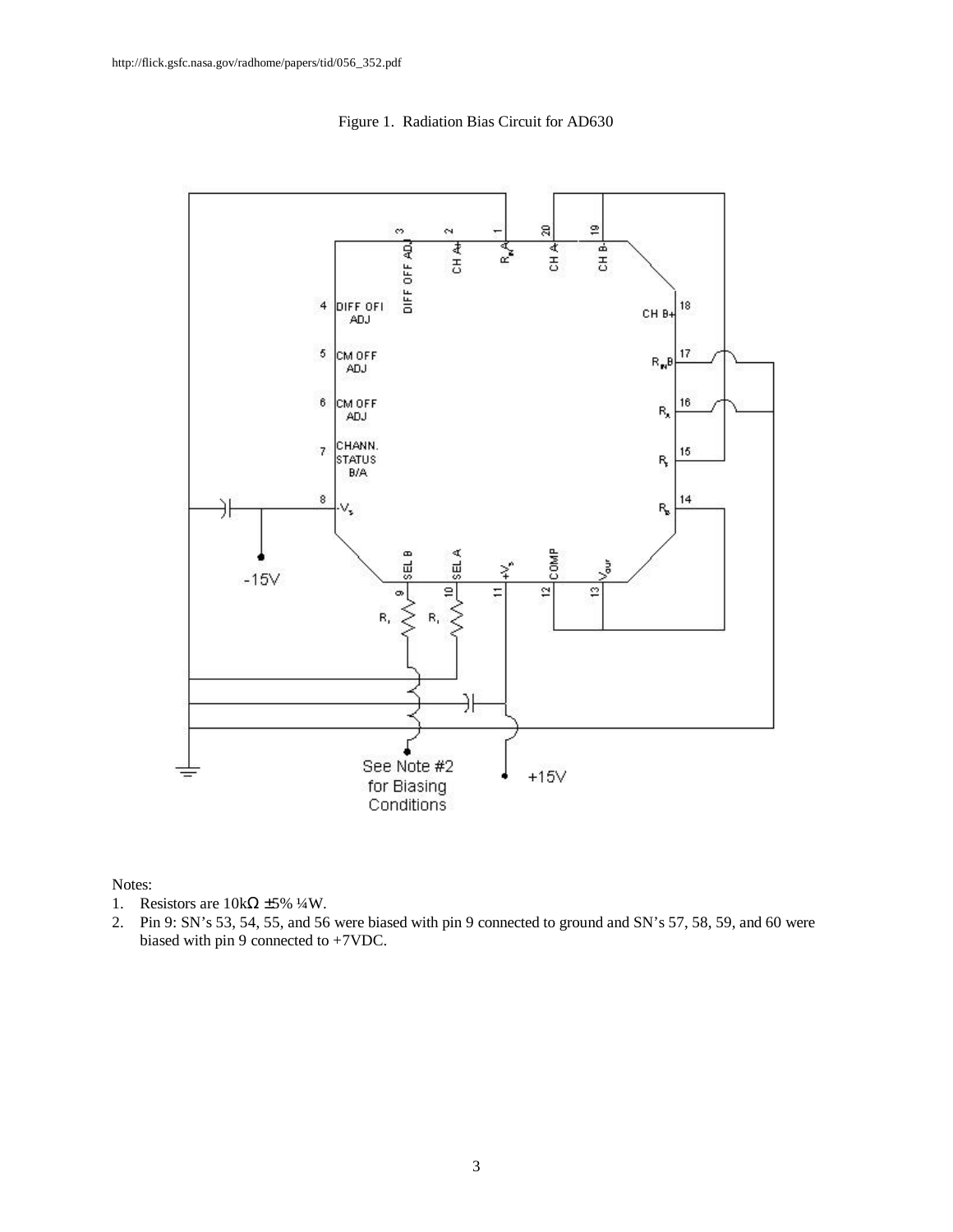| Generic Part Number:                        | AD630                                 |
|---------------------------------------------|---------------------------------------|
| <b>MAP INST. Part Number</b>                | 5962-89807012A                        |
| Charge Number:                              | M78276                                |
| Manufacturer:                               | <b>Analog Devices</b>                 |
| Lot Date Code (LDC):                        | 9617B                                 |
| <b>Quantity Tested:</b>                     | 10                                    |
| Serial Number of Control Samples:           | 51, 52                                |
| <b>Serial Numbers of Radiation Samples:</b> | 53, 54, 55, 56, 57, 58, 59, and 60    |
| Part Function:                              | <b>Balanced Modulator/Demodulator</b> |
| Part Technology:                            | <b>Bipolar</b>                        |
| Package Style:                              | 20 Pin LCC                            |
| Test Equipment:                             | A540                                  |
| Test Engineer:                              | D. Davis                              |

### TABLE I. Part Information

• No radiation tolerance/hardness was guaranteed by the manufacturer for this part.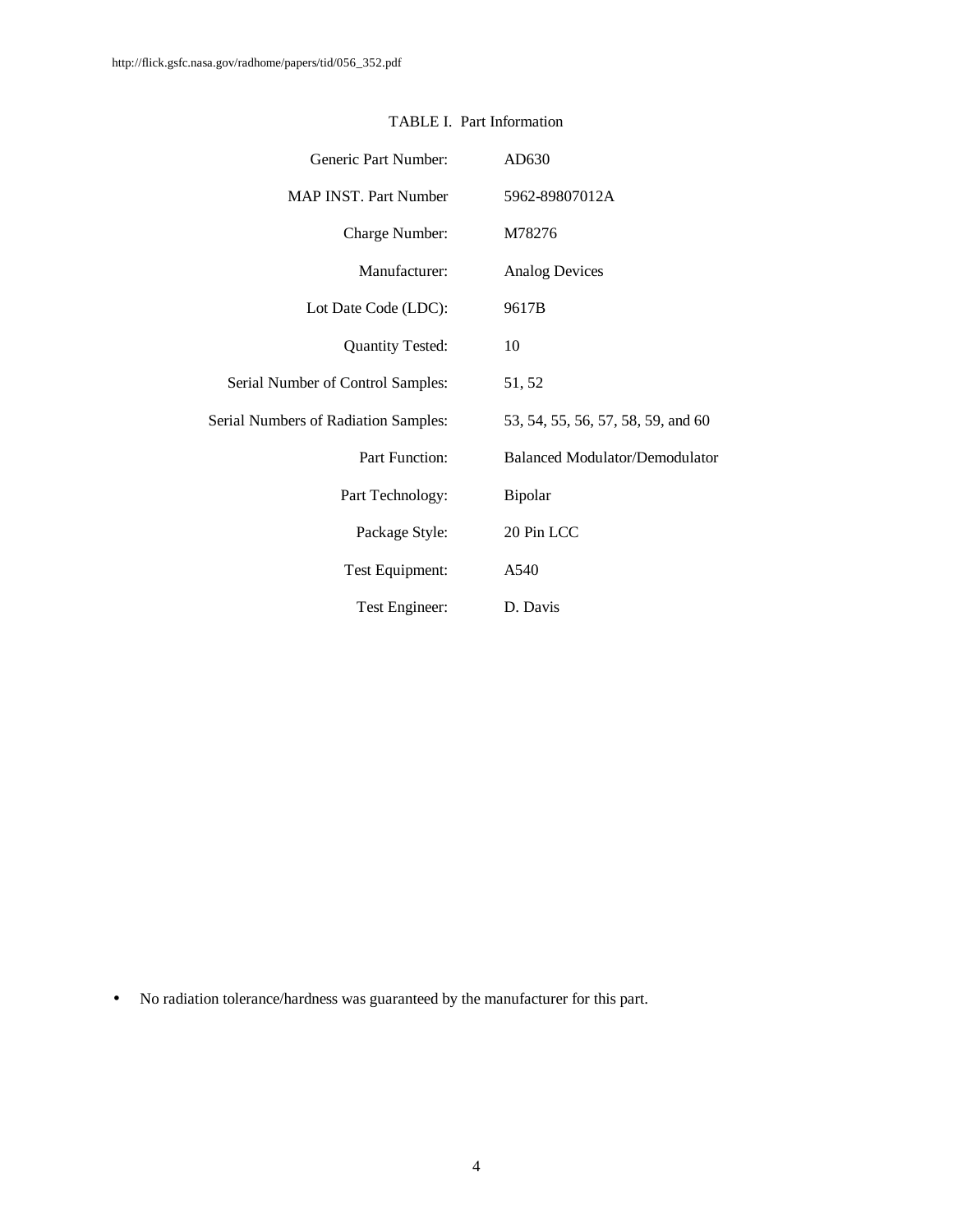| TABLE II. Radiation Schedule for AD630 |  |
|----------------------------------------|--|
|                                        |  |
|                                        |  |
|                                        |  |
|                                        |  |
|                                        |  |
|                                        |  |
|                                        |  |
|                                        |  |
|                                        |  |
|                                        |  |
|                                        |  |
|                                        |  |
|                                        |  |
|                                        |  |
|                                        |  |
|                                        |  |
|                                        |  |
|                                        |  |
|                                        |  |
|                                        |  |
|                                        |  |
|                                        |  |
| _ .___ ._ ._. _ _ _ ._ ._ _            |  |

Effective Dose Rate = 100,000 RADS/27 DAYS=154.3 RADS/HOUR=0.043 RADS/SEC The effective dose rate is lower than that of the individual radiation steps as it takes into account the interimannealing step.

PARTS WERE IRRADIATED AND ANNEALED UNDER BIAS, SEE FIGURE 1.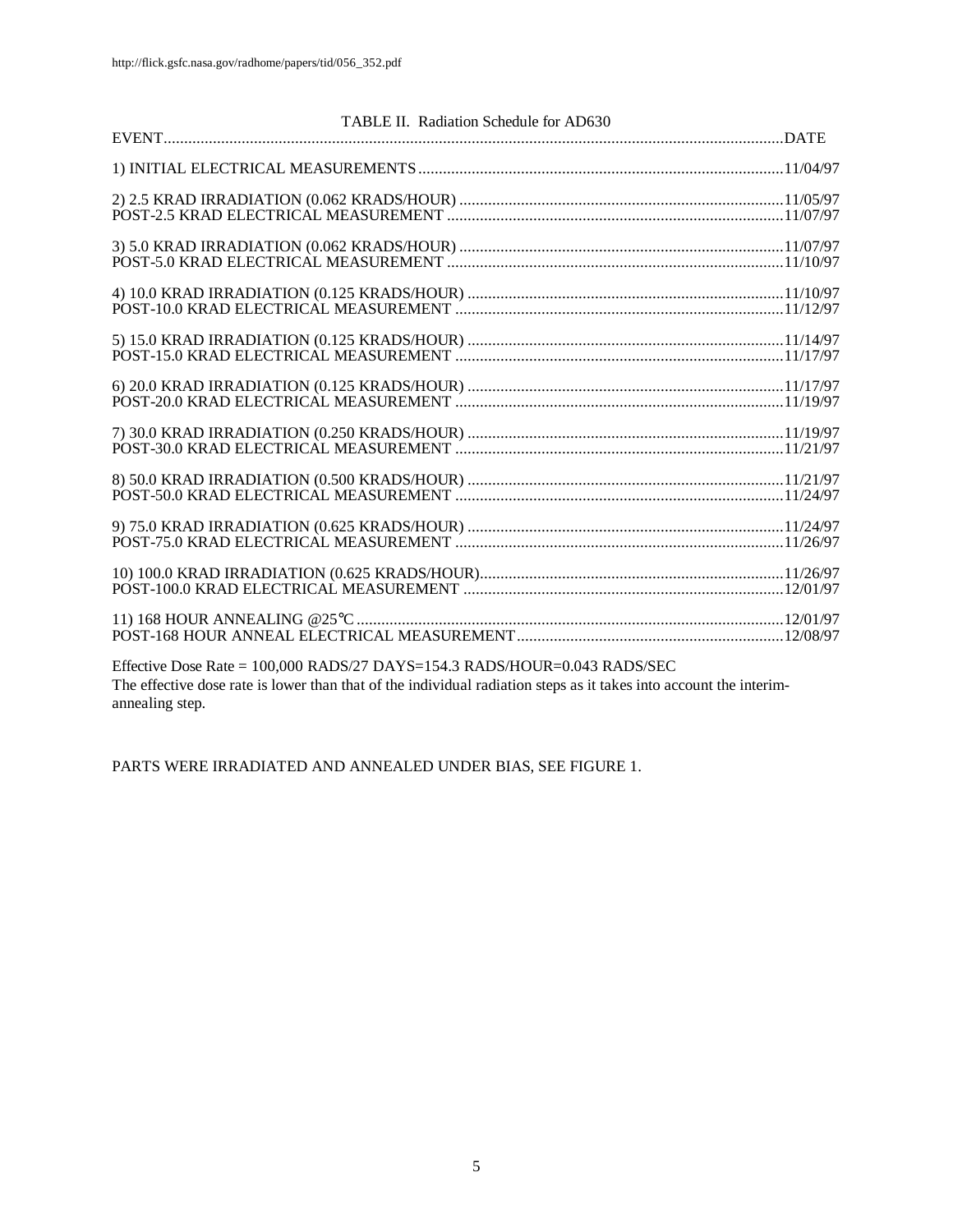| <b>Test</b>    |                    |              |                           | Spec.            | Lim.     |
|----------------|--------------------|--------------|---------------------------|------------------|----------|
| #              | <b>Parameter</b>   |              | Units Test Conditions /2  | min              | max      |
| 1              | functional test    |              |                           |                  |          |
| $\overline{2}$ | <b>VOUT_PLUS</b>   |              | $V R_L = 2kW$             | 10.0             |          |
| 3              | VOUT_NEG           |              | $V R_L = 2kW$             |                  | $-10.0$  |
| 4              | <b>I</b> BPOS      | nA           |                           | $-300$           | 300      |
| 5              | <b>AOL</b>         | dB           |                           | 90               |          |
| 6              | <b>AMPL_OFFSET</b> | $\mathbf{m}$ |                           | $-500$           | 500      |
| 7              | <b>PSSR</b>        | dB           |                           | 90               |          |
| 8              | <b>IOS_POS</b>     | mA           |                           | $-50.0$          | 0.0      |
| 9              | <b>IOS_NEG</b>     | mA           |                           | 0.0              | 50.0     |
| 10             | I SINK             |              | $mA V_{OL} = -V_S + 0.4V$ | $1.6\phantom{0}$ |          |
| 11             | $ICB_A$            | nA           |                           | $-300$           | 300      |
| 12             | $ICB$ <sub>B</sub> | nA           |                           | $-300$           | 300      |
| 13             | <b>IQ PLUS</b>     | mA           |                           | 0.0              | 5.0      |
| 14             | IQ_NEG             | mA           |                           | $-5.0$           | $\bf{0}$ |

#### Table III. Electrical Characteristics of AD630 /1

Note:

1/ These are the manufacturer's non-irradiated data sheet specification limits. No post-irradiation limits were provided by the manufacturer at the time the tests were performed.

2/ For all tests,  $\pm V_s = \pm 15V$ ,  $T_A = 25^{\circ}$ C unless otherwise specified.